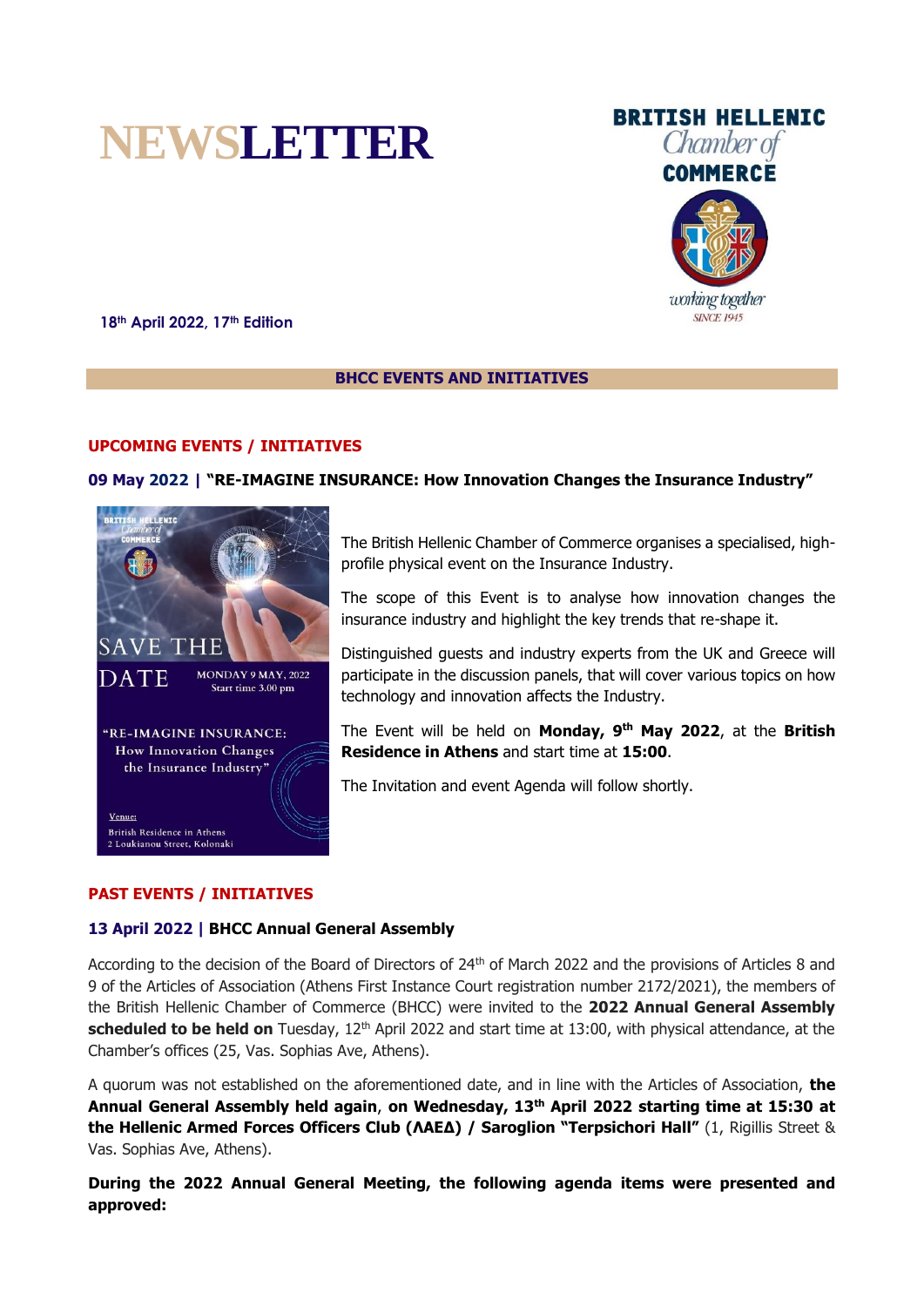## **AGENDA**

- **Item 1**: Election of a Chairman, a Vice Chairman and a General Secretary of the General Assembly, after a quorum has been established, by the President of the BoD
- **Item 2:** Report of the Board of Directors for the year 2021
- **Item 3:** Annual Accounts for the year 2021
- **Item 4**: Auditors' Report
- **Item 5:** Discharge of both the Board of Directors and the Auditors from any responsibility for the year 2021

# **13 April 2022 | The "Launch of Institute of Directors (IoD) Certificate Courses in Greece: Corporate Governance and Leadership" Event**

The British Hellenic Chamber of Commerce organized the event **"Launch of Institute of Directors (IoD) Certificate Courses in Greece: Corporate Governance and Leadership"**, with the aim of presenting the first **IoD seminars on Corporate Governance and Leadership**.

The event took place at the **Athens Armed Forces Officers Club (LAED) / Saroglio Megaron** with the participation of distinguished speakers from Greece and the UK. **Ms Anna Kalliani**, Greek President of the BHCC, had the pleasure to coordinate the discussion panel entitled "Corporate Governance as a long-term value driver: Sustainability, Innovation, Diversity". **Dr Yanos Michopoulos**, Board Director and ESG Practitioner | Corporate Governance and Leadership Development Course Leader, **Dr Vassiliki Lazarakou**, Chair of the Hellenic Capital Market Commission, **Mrs Elena Stylianou**, Managing Partner of RSM Greece, **Mr Michael Mitsopoulos**, Director of Business Environment and Regulatory Affairs of the Hellenic Federation of Enterprises (SEV) and **Mr Yanni Spiropoulos**, Founder & Managing Partner of Octane Management Consultants, engaged in a constructive dialogue on the importance of the adoption of the high standards and principles of Corporate Governance, Leadership and Transparency as a significant value driver in entrepreneurship and the implementation of the relatively recent legislation governing the Greek listed companies. Dr Yanos Michopoulos presented the IoD and its certificate courses on Corporate Governance and Leadership, which will be launched in Greece in May and June 2022.

**[Press Release](https://mcusercontent.com/98e56585fe03b26122e60752c/files/920b8735-769c-3782-114f-2fcd8674ee9c/BHCC_IoD_Event_2022_Press_Release.pdf)**

## **SUPPORTING EVENTS / INITIATIVES**

**21 March 2022 | Economist 6th Annual London Business Summit: "UK-Greece-Cyprus: Taking trade & investment to the next level"**



The **British Hellenic Chamber of Commerce** supported the **Economist 6th Annual London Business Summit** entitled:

"**UK-Greece-Cyprus: Taking trade & investment to the next level"**.

Cabinet Ministers and Business Leaders from the regions in discussion shared their remarks and views during the event, which took place at the **London Stock Exchange**. **Anna Kalliani, Greek President of the BHCC,** participated in the panel under the title **"Reaping the fruits of Recovery: OPPORTUNITIES – AND MONEY"**, engaging in an interesting discussion on economic resilience and changes in the business, funding and investment landscape given the geopolitical turmoil. This year's hybrid Summit was also supported by the **Embassy of Greece in the UK**, the **British Embassy in Athens**, the **British High Commission Nicosia** and the **British High Commission to the Republic of Cyprus**.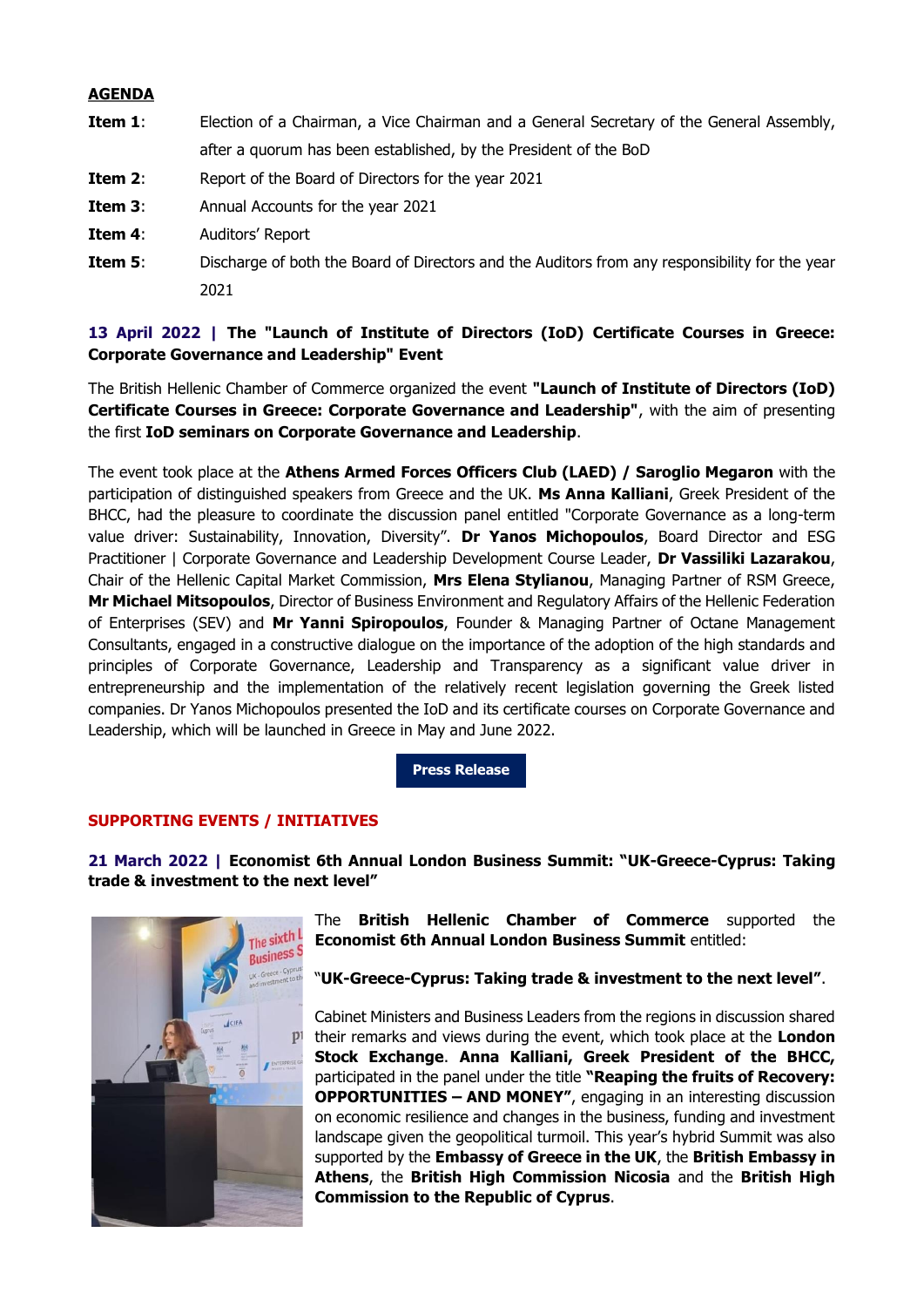# **May / June 2022 | Institute of Directors (IoD) Certificate Courses in Greece**

The BHCC is pleased to announce the **launch of the Institute of Directors (IoD) Certificate Courses in Greece.**

The first **IoD seminars on Corporate Governance and Leadership** will be delivered in Greece in May and June 2022. As a part of IoD's internationally recognised Certificate qualification and underpinned by IoD's Directors Competency Framework, these seminars will provide existing and aspiring Board Directors with a foundation in effective directorship. Please refer to the [brochure a](https://bhcc.us2.list-manage.com/track/click?u=98e56585fe03b26122e60752c&id=73924a8de8&e=3bc2a23405)nd to the [IoD Website](https://bhcc.us2.list-manage.com/track/click?u=98e56585fe03b26122e60752c&id=db0266da97&e=3bc2a23405) for further details.

- **Role of the Director and the Board, 5/6 May 2022.** Please find the analytical brochure [here.](https://bhcc.us2.list-manage.com/track/click?u=98e56585fe03b26122e60752c&id=b94e6e9903&e=3bc2a23405)
- **Leadership for Directors, 6/7 June 2022**. Please find the analytical brochure [here.](https://bhcc.us2.list-manage.com/track/click?u=98e56585fe03b26122e60752c&id=028fcfcb54&e=3bc2a23405)
- Strategy and Finance modules to follow in 3Q22

These seminars are organised in Greece by **Dr Yanos Michopoulos**, a long standing IoD Tutor, Board Director, and member of the British Hellenic Chamber of Commerce.

The British Hellenic Chamber of Commerce strongly endorses these seminars and encourages its members to attend them.

In case you are interested in learning more information /attending the seminars, please contact directly Dr Yanos Michopoulos, email: [yanos@epiphany.enterprises](mailto:yanos@epiphany.enterprises)

# **21-24 September 2022 | "17th IAEE European Energy Conference"**

The **British Hellenic Chamber of Commerce** supports the **17th IAEE European Energy Conference,**  which provides an ideal forum for the presentation of new advances and research results in the energy sector, thus, it is a great opportunity for academicians, researchers, managers, industrial participants and students to share their research findings with global experts. The organisers encourage all interested parties to join the conference and submit their original, high-quality research.

Please visit [https://www.haee.gr/conferences-and-events/iaee-events/17th-iaee-european-energy](https://www.haee.gr/conferences-and-events/iaee-events/17th-iaee-european-energy-conference/)[conference/](https://www.haee.gr/conferences-and-events/iaee-events/17th-iaee-european-energy-conference/) for the Conference and registration details.

# **TRADE FAIRS**

# **The British Hellenic Chamber of Commerce, in cooperation with Reco Exports, will participate in the following Trade Fairs in the UK.**

# **25-27 April 2022 | Food & Drink Expo, NEC Birmingham**

The UK Food & Drink Shows are an opportunity to bring together the grocery, specialist retail, wholesale and foodservice sectors all under one roof. The NEC Birmingham will be the focal point, where between 25 - 27 April 2022 Food & Drink Expo will run alongside National Convenience Show, Farm Shop & Deli Show and The Forecourt Show.

Visit<https://www.foodanddrinkexpo.co.uk/> for more information.

# **07-09 June (Live) and 20-21 June (Digital) 2022 | The 40th London Wine Fair**

Following the success of the Fair's digital edition in 2021, this year's event will provide exhibitors and visitors with a unique all-encompassing London Wine Fair experience.

We are giving you the best opportunity to join over 14,500 drinks industry professionals at the UK's biggest digital and live wine trade reunion.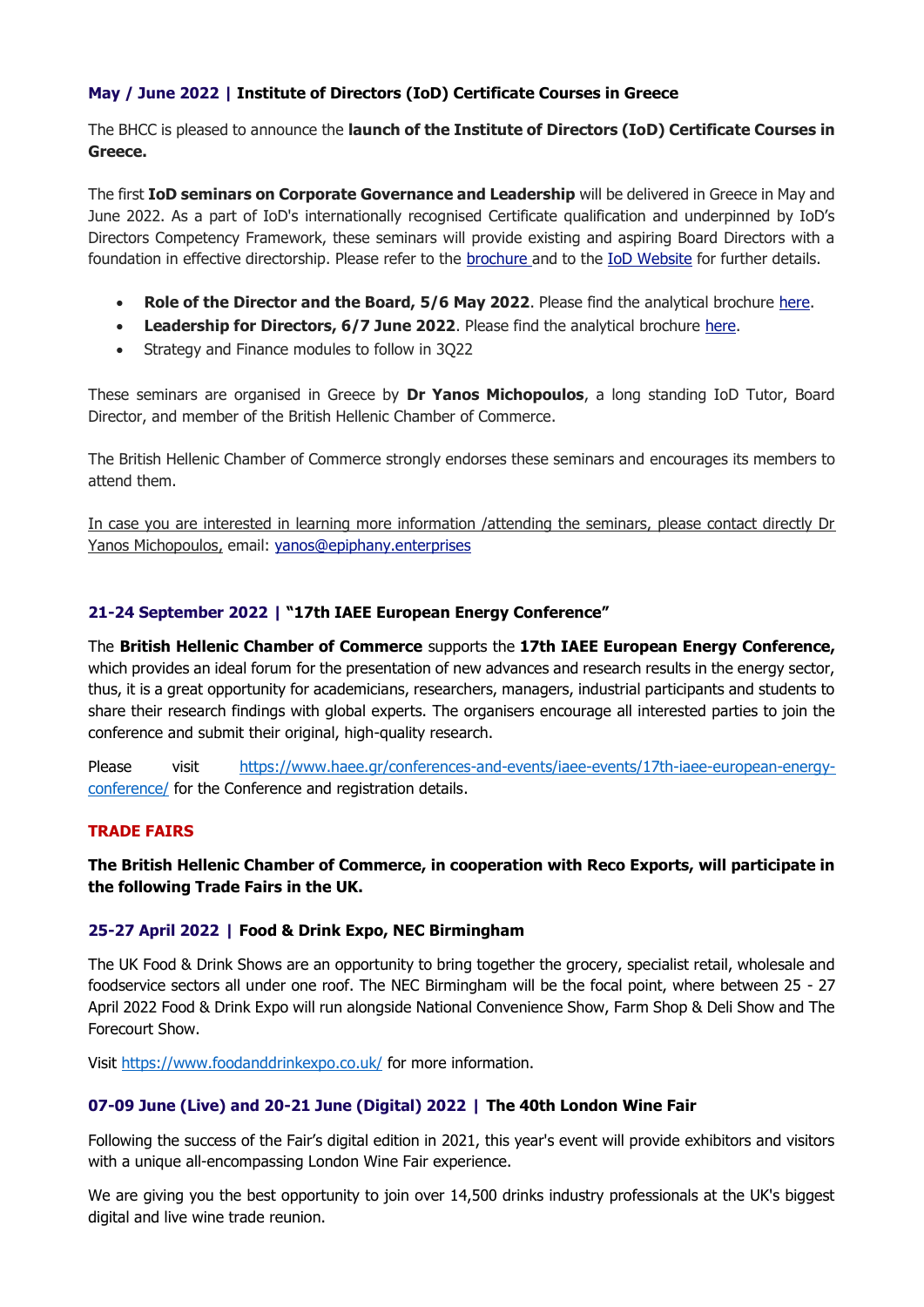Visitors can either purchase an entirely digital ticket or a ticket that provides both digital and live event access to the London Wine Fair.

Find [here](https://www.londonwinefair.com/) more details on this year's London Wine Fair.

## **BHCC MEMBERS' SECTION**

### **GRANT THORNTON GREECE |** RESEARCH



#### **Women in Business 2022**

In 2022, Grant Thornton's Women in Business research has once again tracked the position of women in senior management across the world, and the progress towards gender parity in leadership. Our 2021 Women in Business report identified a window of opportunity created by postpandemic working practices that were enabling more women to move into senior roles. In 2022, as economies slowly recover and the worst impacts of the pandemic recede, that trend looks set to continue.

**[Read more](https://www.grant-thornton.gr/en/insights/ibr/women-in-business-2022/)**

## **MYTILINEOS |** PRESS RELEASE



# **MYTILINEOS undertakes the development of 3 OCGTs for Drax**

MYTILINEOS through its Sustainable Engineering Solutions (SES) Business Unit undertakes the development of three (3) open-cycle gas turbine (OCGTs) power plant projects in the United Kingdom. Specifically, MYTILINEOS has signed engineering, procurement and construction (EPC) contracts with three subsidiaries of Drax Group plc, UK's largest source of renewable electricity, namely Hirwaun Power Limited, Progress Power Limited and Millbrook Power Limited, to construct 3 OCGTs with a gross output of 299MW each.

**[Read more](https://mcusercontent.com/98e56585fe03b26122e60752c/files/74f00415-759d-8d95-1b80-798793ea130a/MYTILINEOS_DRAX_ΕΝ.pdf)**

### **RSM GREECE |** SURVEY



## **"The RSM Board Diversity Survey - The landscape following the implementation of Law 4706/2020"**

Η έρευνα πραγματοποιείται από την RSM Ελλάδος για δεύτερη συνεχή χρονιά και εξετάζει τη σύνθεση των διοικητικών συμβουλίων των ελληνικών εισηγμένων επιχειρήσεων, πριν και μετά την εφαρμογή του Νόμου 4706/2020. Μέσα από την ανάλυση 1250 μελών σε 150 εισηγμένες εταιρίες, τα πορίσματα παρουσιάζουν τις αλλαγές που συντελέστηκαν στο πλαίσιο υιοθέτησης του νόμου και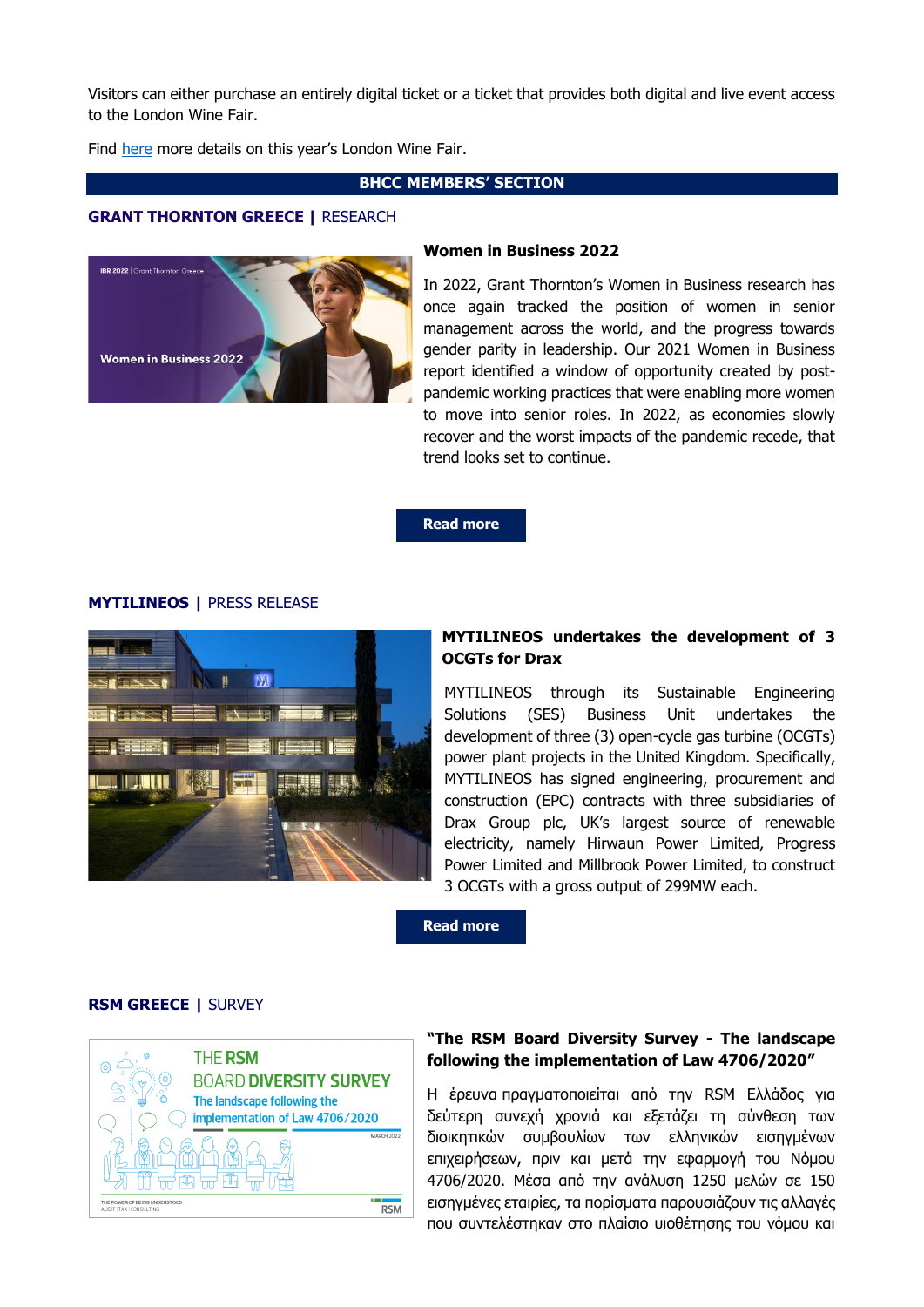των λοιπών κατευθυντήριων γραμμών και αναδεικνύει την ιδανική σύνθεση ενός διοικητικού συμβουλίου βασισμένη στην κουλτούρα της ισότητας, της ποικιλομορφίας και της συμπερίληψης.

Μελετήστε τα πλήρη αποτελέσματα της Έρευνας **"The RSM Board Diversity Survey"** [εδώ](https://www.rsm.global/greece/news/rsm-board-diversity-survey-landscape-following-implementation-law-47062020).

## **INTRODUCING OUR NEW MEMBERS**

Welcoming our new Members, who have joined the Chamber within March & April 2022:

- HIVE ENERGY LTD <https://www.hiveenergy.co.uk/>
- HOTELLECT SMPC <https://hotellect.eu/>
- EMBIRIA CONSULTINIG ENGINEERS LLC<http://www.embiria.gr/>
- •

### **UK GOVERNMENT - DEPARTMENT FOR INTERNATIONAL TRADE**

## **28 March 2022**

### **Tariffs on goods imported into the UK**

How to check the tariff rates that apply to goods you import.

**[Read more](https://www.gov.uk/guidance/tariffs-on-goods-imported-into-the-uk)**

## **10 March 2022**

## **Anne-Marie Trevelyan delivers keynote speech on maritime trade at 2022 Maritime UK Awards in Glasgow**

Today the Trade Secretary delivered the keynote speech at the 2022 Maritime UK Awards, celebrating excellence across the UK's thriving maritime sector.

**[Read more](https://www.gov.uk/government/speeches/anne-marie-trevelyan-delivers-keynote-speech-on-maritime-trade-at-2022-maritime-uk-awards-in-glasgow)**

**EUROPEAN COMMISSION**

### **16 March 2022**

## **Capital Markets Union: Commission proposes simpler rules to make settlement in EU financial markets safer and more efficient**

The European Commission has proposed changes to the Central Securities Depositories Regulation to enhance the efficiency of the EU's settlement markets, while safeguarding financial stability. The proposal is a key component of the **[2020 Capital Markets Union Action Plan](https://eur-lex.europa.eu/legal-content/EN/TXT/?uri=COM%3A2020%3A590%3AFIN)**.

**[Read more](https://ec.europa.eu/commission/presscorner/detail/en/ip_22_1729)**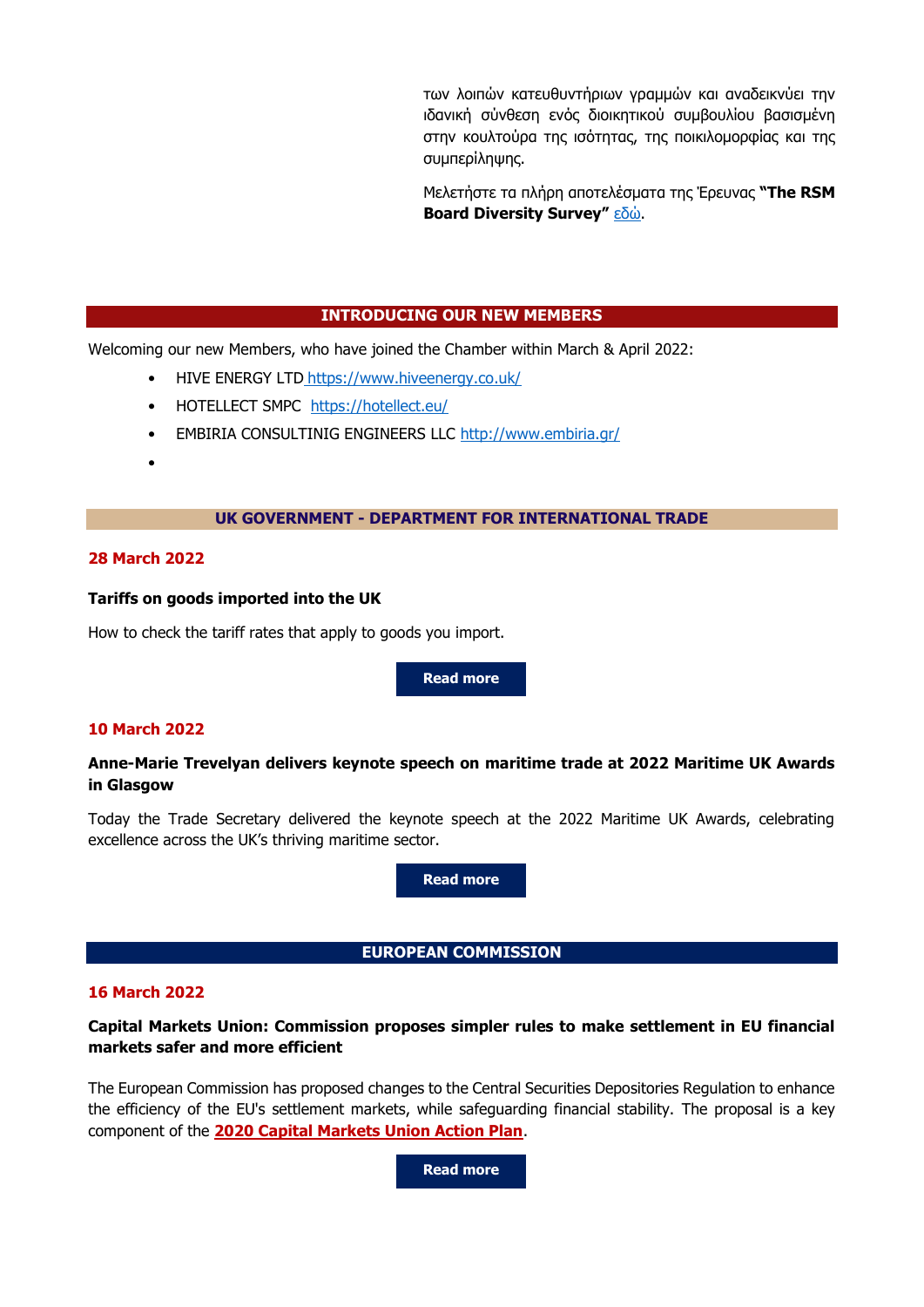### **BREXIT NEWS & UPDATES**

### **UK GOVERNMENT - BREXIT UPDATES**

### **28 March 2022**

#### **Brexit guidance**

Find out how new Brexit rules apply to things like travel and doing business with Europe.

**[Read more](https://www.gov.uk/government/collections/brexit-guidance)**

## **23 March 2022**

### **Letters to businesses about importing and exporting goods between Great Britain and the EU**

HMRC letters to VAT-registered businesses in Great Britain trading with the EU, highlighting the new rules and actions to take for importing goods from or exporting goods to the EU.

**[Read more](https://www.gov.uk/government/publications/letters-to-businesses-about-importing-and-exporting-goods-between-great-britain-and-the-eu)**

#### **08 March 2022**

## **Tenth meeting of the Specialised Committee on the implementation of the Protocol on Ireland and Northern Ireland: joint statement**

This joint statement follows the tenth Specialised Committee on the implementation of the Protocol on Ireland and Northern Ireland meeting, held by videoconference.

**[Read more](https://www.gov.uk/government/news/tenth-meeting-of-the-specialised-committee-on-the-implementation-of-the-protocol-on-ireland-and-northern-ireland-joint-statement)**

### **25 February 2022**

**The UK's points-based immigration system: an introduction for employers (accessible version)**

**[Read more](https://www.gov.uk/government/publications/uk-points-based-immigration-system-employer-information/the-uks-points-based-immigration-system-an-introduction-for-employers)**

**For more information on Brexit developments please visit** [https://www.gov.uk/transition,](https://www.gov.uk/transition) [https://ec.europa.eu/info/relations-united-kingdom\\_en](https://ec.europa.eu/info/relations-united-kingdom_en) and <https://brexit.gov.gr/>

## **UK GOVERNMENT AND BRITISH CHAMBERS OF COMMERCE (BCC) NEWS & UPDATES**

### **UK GOVERNMENT NEWS & UPDATES**

### **31 March 2022**

#### **Maritime Skills Platform**

The UK government has launched the **[Maritime Skills Platform](https://response.gv-c.com/Mail/Click/224?a=ADC6D9AF818C65074F2C04DC253C5F3C&r=AC7C62C1E14A5A7A695B46D5A280995C&v=) (MSP)** to support individuals impacted by the P&O Ferries redundancies. The portal is available **[here](https://response.gv-c.com/Mail/Click/224?a=FE2F8564E358FB89CE16886E4201CA2A&r=AC7C62C1E14A5A7A695B46D5A280995C&v=)** and provides free access to a range of roles, providing individuals with the opportunity to showcase their experience, expertise and transferable skills.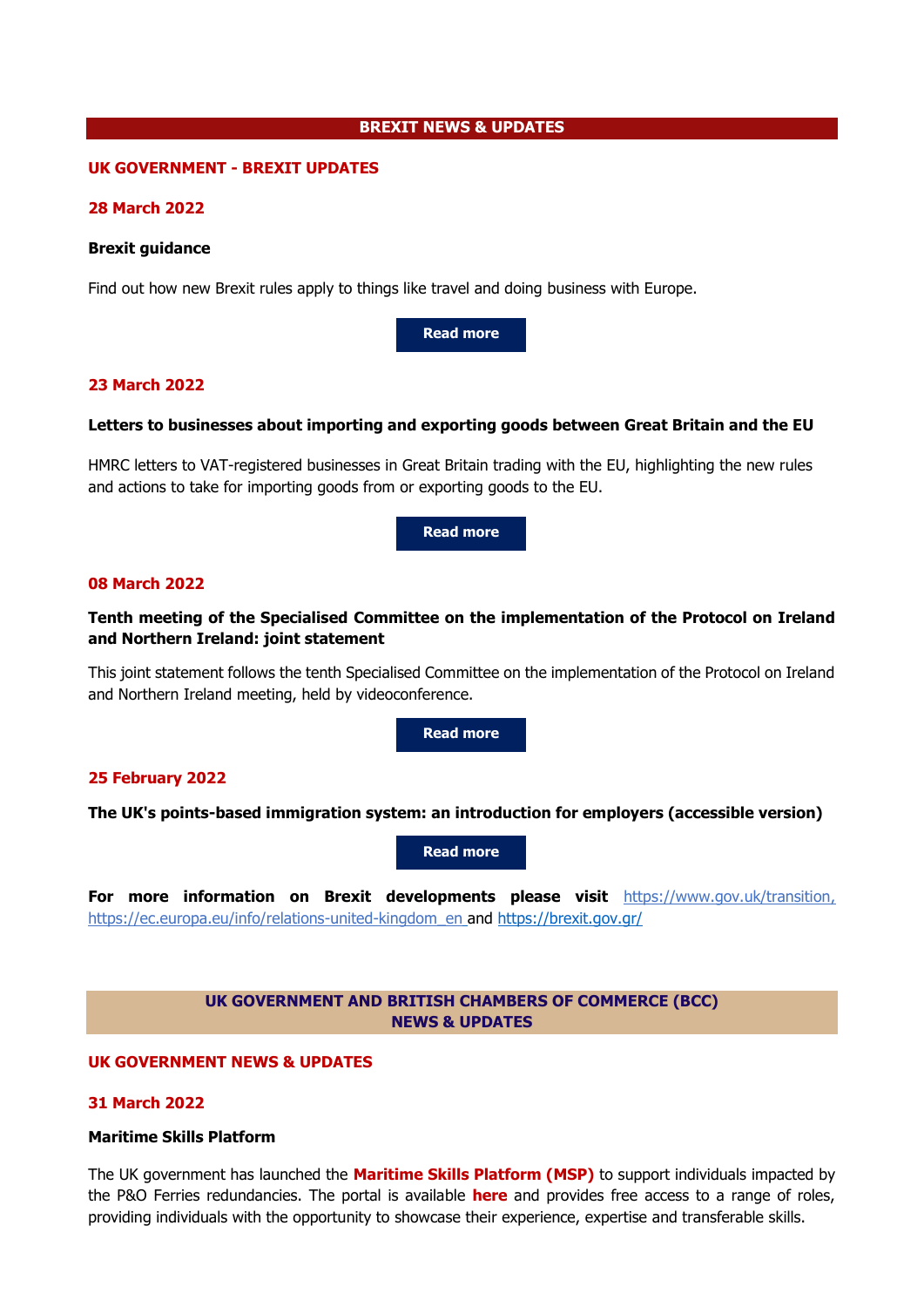Employers can view these skills and promote opportunities within their organisations, helping them to find the skills that they are looking for.

## **25 March 2022**

### **Oil and gas: OPRED communications**

Published communications issued to stakeholders relating to regulation of environmental and decommissioning activity for UK offshore oil and gas operations.



## **22 March 2022**

### **New body to make UK world-leading centre for telecoms innovation**

UK Telecoms Innovation Network to unleash innovation in broadband and mobile network companies.

**[Read more](https://www.gov.uk/government/news/new-body-to-make-uk-world-leading-centre-for-telecoms-innovation)**

## **14 March 2022**

### **Readout of Prime Minister's roundtable of UK oil and gas industry leaders: 14 March 2022**

Prime Minister Boris Johnson hosted a roundtable of leaders in the UK's offshore oil and gas industry.

**[Read more](https://www.gov.uk/government/news/readout-of-prime-ministers-roundtable-of-uk-oil-and-gas-industry-leaders-14-march-2022)**

## **13 March 2022**

## **Prime Minister Boris Johnson to host Nordic and Baltic leaders as he pushes to bolster European resilience and defence**

Nordic and Baltic leaders will attend a summit in London this week hosted by Prime Minister Boris Johnson.

**[Read more](https://www.gov.uk/government/news/prime-minister-to-host-nordic-and-baltic-leaders-as-he-pushes-to-bolster-european-resilience-and-defence)**

## **BRITISH CHAMBERS OF COMMERCE (BCC) NEWS & UPDATES**

### **Monthly Economic Review - April**

This briefing is BCC's analysis of the key domestic and international economic indicators for business. This is available as a **[PDF](https://response.gv-c.com/Mail/Click/224?a=CA8F79706C826A5243457D184D64DCCE&r=3DC8A0987A997F2D85D4EF1316B171C9&v=)** or a **[Word](https://response.gv-c.com/Mail/Click/224?a=0EF6172D45A7ABC42387DDA07BC694A8&r=3DC8A0987A997F2D85D4EF1316B171C9&v=)** document.

## **7 April 2022**

## **BCC's first meeting as an appointed member of the UK government's Domestic Advisory Group on Trade with the EU**

Following the BCC's appointment as a member of the UK government's Domestic Advisory Group on Trade with the EU, BCC recently took part in a discussion with officials from the Department for Business, Energy and Industrial Strategy and the Department for International Trade on conformity assessment and markings.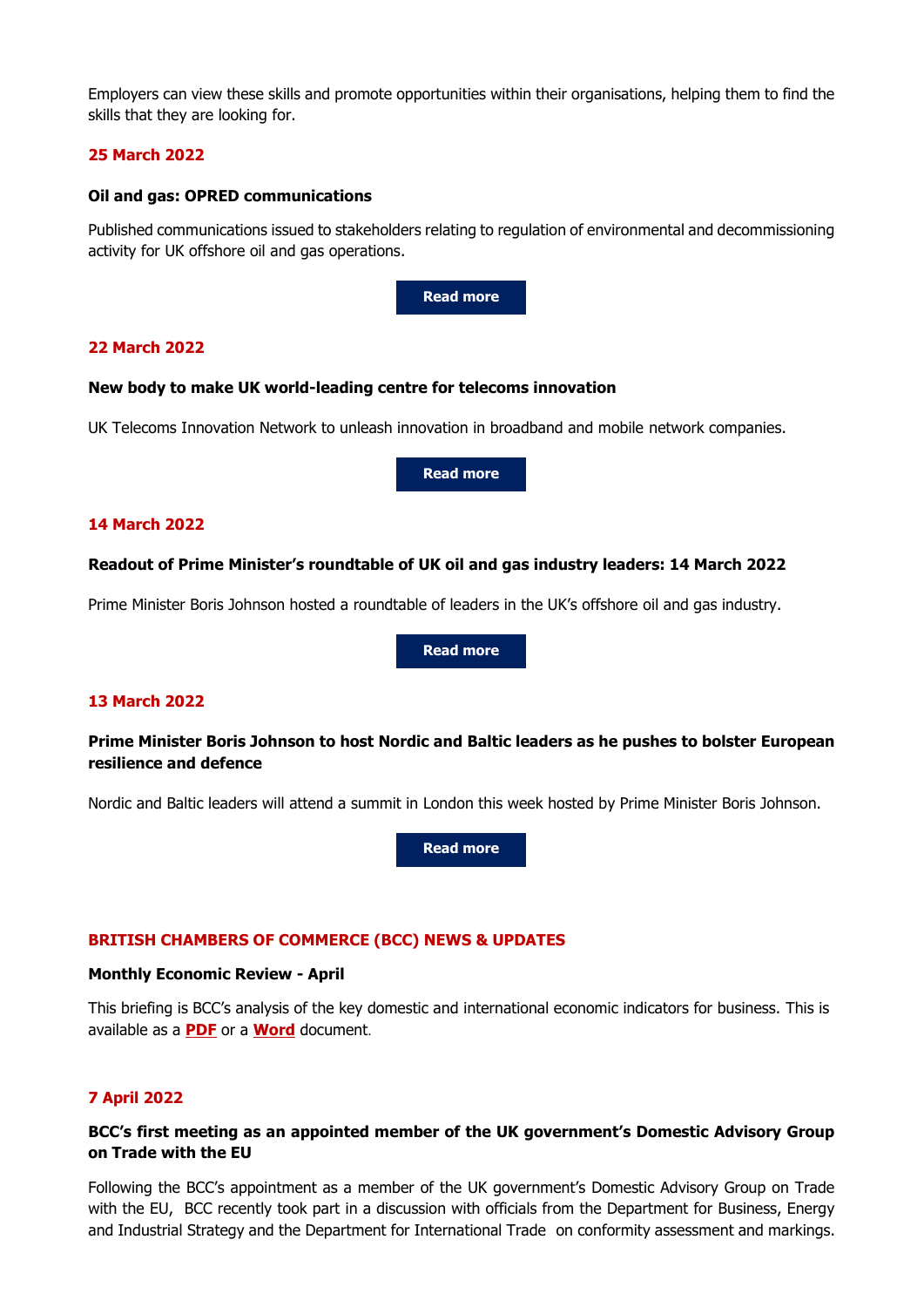Officials are keeping to the current timetable for the roll out of the new UK Conformity Assessed (UKCA) mark. BCC raised points about the linkage between the Protocol on Ireland/Northern Ireland and continued access of CE marked goods to the GB market, as well as on compliance measures.

## **Monthly Economic Review – March**

This briefing is BCC's analysis of the key domestic and international economic indicators for business. This is available as a **[PDF](https://response.gv-c.com/Mail/Click/224?a=715D466BC32604EECF72035E2D1524AA&r=AC7C62C1E14A5A7A695B46D5A280995C&v=)** or **[Word](https://response.gv-c.com/Mail/Click/224?a=F85D6D6831234FDA03C67FF19CEBF7F8&r=AC7C62C1E14A5A7A695B46D5A280995C&v=) document**.

# **31 March 2022**

# **BCC appointed as a member of the UK government's Domestic Advisory Group on Trade with the EU**

The BCC has been appointed as a member of the UK government's Domestic Advisory Group on Trade with the EU. This new standing forum will be chaired by a UK Minister and meet twice yearly in the four UK nations in rotation. The first meeting will take place at the end of April.

# **24 March 2022**

# **Economic Fiscal Outlook**

The Office for Budget Responsibility, in its latest **[Economic and Fiscal Outlook](https://response.gv-c.com/Mail/Click/224?a=51DED4C52C1A41AED4FF40D611E34D31&r=AC7C62C1E14A5A7A695B46D5A280995C&v=)**, found that UK trade in goods with the EU has fallen 15% over the last few years.

Overall, UK trade has not picked up as readily out of the pandemic in 2020 compared to neighbouring countries.

**SAVE THE DATE FOR BCC's ONLINE EVENTS**

**20 April** ChamberCustoms webinar - [Rules of Origin and Tariff-Free Trade](https://response.gv-c.com/Mail/Click/224?a=BA9F08F223478873CEA51A31FAA470D0&r=3DC8A0987A997F2D85D4EF1316B171C9&v=)



**ANNUAL SPONSORING MEMBERSHIP**

**BHCC SPONSOR MEMBER** 2022